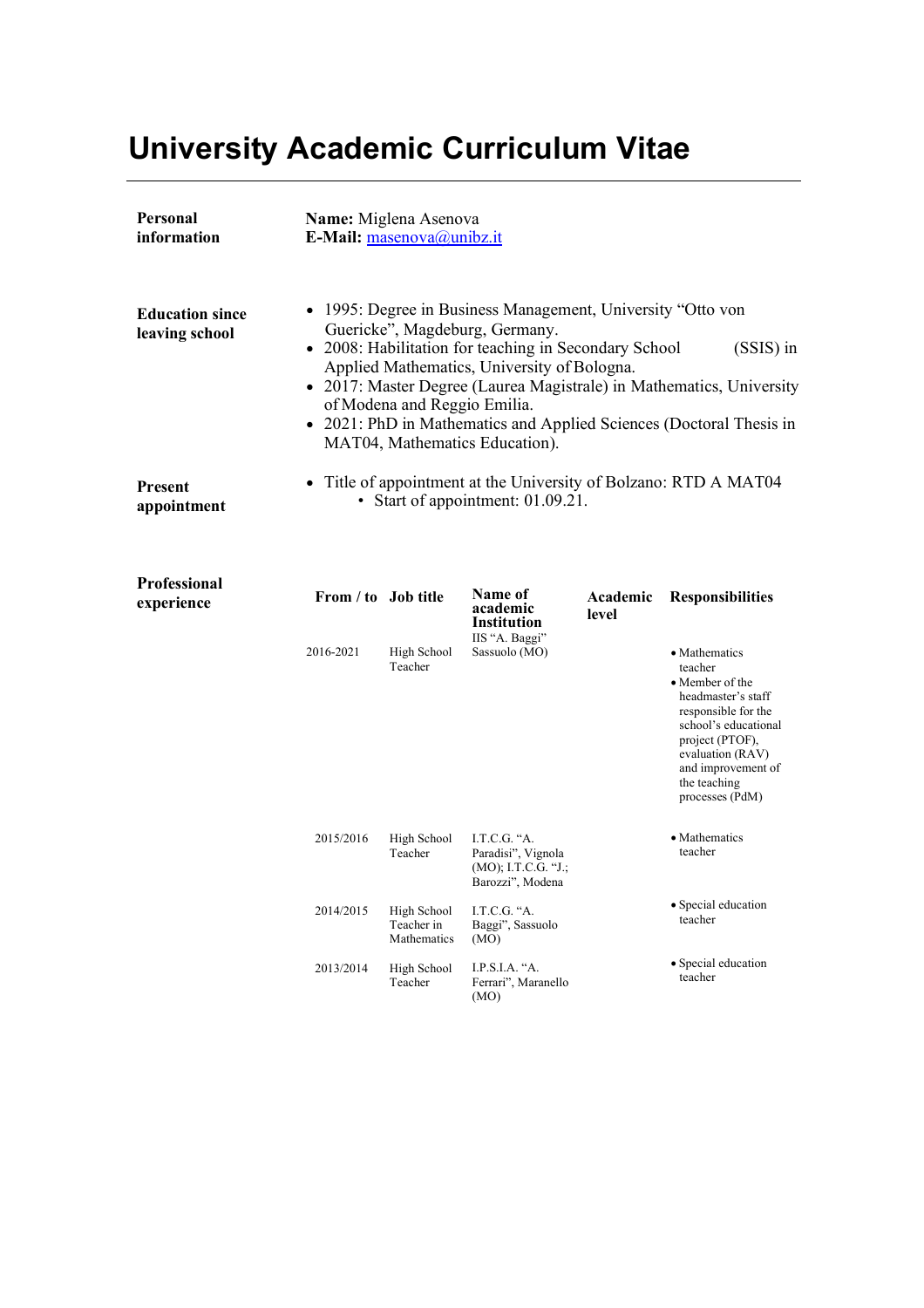|                                                             | From / to Job title                                                                                                                                                                                                                                                                                                                                                                                                                                                                                                                                                                                                                                                                                                                                                                                                                                                                                                                  |                                                  | Name of<br>academic<br><b>Institution</b>                                                                          | Academic<br>level | <b>Responsibilities</b>                                                                                                                                                                                                                                                                                                                                                                                                                                                                |  |
|-------------------------------------------------------------|--------------------------------------------------------------------------------------------------------------------------------------------------------------------------------------------------------------------------------------------------------------------------------------------------------------------------------------------------------------------------------------------------------------------------------------------------------------------------------------------------------------------------------------------------------------------------------------------------------------------------------------------------------------------------------------------------------------------------------------------------------------------------------------------------------------------------------------------------------------------------------------------------------------------------------------|--------------------------------------------------|--------------------------------------------------------------------------------------------------------------------|-------------------|----------------------------------------------------------------------------------------------------------------------------------------------------------------------------------------------------------------------------------------------------------------------------------------------------------------------------------------------------------------------------------------------------------------------------------------------------------------------------------------|--|
|                                                             | 2012/2013                                                                                                                                                                                                                                                                                                                                                                                                                                                                                                                                                                                                                                                                                                                                                                                                                                                                                                                            | Teacher                                          | High School I.P.S.I.A. "A.<br>Ferrari", Maranello<br>(MO)                                                          |                   | Special education teacher                                                                                                                                                                                                                                                                                                                                                                                                                                                              |  |
|                                                             | 2011/2012                                                                                                                                                                                                                                                                                                                                                                                                                                                                                                                                                                                                                                                                                                                                                                                                                                                                                                                            | High School<br>Teacher in<br>Mathematics         | I.T.I. "Primo Levi,<br>Vignola (Mo)                                                                                |                   | • Mathematics teacher                                                                                                                                                                                                                                                                                                                                                                                                                                                                  |  |
|                                                             | 2010/2011                                                                                                                                                                                                                                                                                                                                                                                                                                                                                                                                                                                                                                                                                                                                                                                                                                                                                                                            | High School<br>Teacher in<br>Mathematics         | I.T.C. "A.<br>Paradisi", Vignola<br>(Mo)                                                                           |                   | • Mathematics teacher                                                                                                                                                                                                                                                                                                                                                                                                                                                                  |  |
|                                                             | 2008/2010                                                                                                                                                                                                                                                                                                                                                                                                                                                                                                                                                                                                                                                                                                                                                                                                                                                                                                                            | High School<br>Teacher in                        | I.T.C. "G. A.<br>Cavazzi", Pavullo<br>Mathematics nel Frignano (Mo)                                                |                   | • Mathematics teacher                                                                                                                                                                                                                                                                                                                                                                                                                                                                  |  |
| <b>Further</b><br>professional<br>experiences               | $\bullet$<br>٠<br>$\bullet$                                                                                                                                                                                                                                                                                                                                                                                                                                                                                                                                                                                                                                                                                                                                                                                                                                                                                                          | Italy.<br>in Cerveteri (Roma).                   | Since 2013: Author of INVALSI-tasks.<br>e secondaria" at the Formathday, Bologna.<br>journal "La Vita Scolastica". |                   | 2016: Collaboration in the project "Formative Assessment for<br>Mathematics Teaching and Learning" at the University of Bologna,<br>2016: Workshop "Problem solving in continuità tra scuola primaria<br>2016: Teacher training course for primary and secondary teachers<br>2015-2019: Author of a Mathematics Educational-section in the                                                                                                                                             |  |
| <b>Experience</b> in<br>academic<br>teaching                | AA 2018/2019, 2019/2020, 2020/2021: Laboratory "Grundlagen der<br>Mathematik und ihrer Didaktik mit besonder Berücksichtigung der<br>Altersstufe (0)-2-7"; University of Bolzano, MAT/04, undergraduate<br>level;<br>April 2021: Seminar "Categorical definition of Mathematical Object<br>$\bullet$<br>specific to Mathematics Education", hold online within the Doctoral<br>Course of Enfasis Matématica at the Universidad Distrital "José de<br>Caldas" of Bogotà, Colombia.<br>May 2019: Seminar titeled "L'evoluzione epistemologica del<br>concetto di dimostrazione nella tradizione occidentale", hold at the<br>University of Parma.<br>AA 2020/2021: Thesis co-direction in Degree in Educational Sciences<br>$\bullet$<br>at the University of Bolzano; Thesis titled "Moltiplicare come<br>processo di oggettivazione. Un incontro tra la cultura germanica e<br>quella italiana"; vote: 110/110 e lode.<br>responses. |                                                  |                                                                                                                    |                   |                                                                                                                                                                                                                                                                                                                                                                                                                                                                                        |  |
| Other<br>academic<br>responsibilities<br>and<br>memberships | ٠<br>$\bullet$<br>$\bullet$<br>$\bullet$                                                                                                                                                                                                                                                                                                                                                                                                                                                                                                                                                                                                                                                                                                                                                                                                                                                                                             | didattica".<br>2019, 2020.<br>of Bologna, Italy. | Journal for Research in Mathematics Education".<br>matematica e la sua didattica".                                 |                   | Since 2022: Editor in Chief of the Journal "La matematica e la sua<br>Since 2021: Member of the Editorial board of the Mediterranean<br>Since 2017: Member of the Editorial board of the Journal "La<br>Collaboration in the editing of the Proceedings of the National<br>Conference "Incontri con la matematica" in the years 2017, 2018,<br>Member of the Organizing Committee of the Conference in occasion<br>of the 70 years of Bruno D'Amore in October 2016, at the University |  |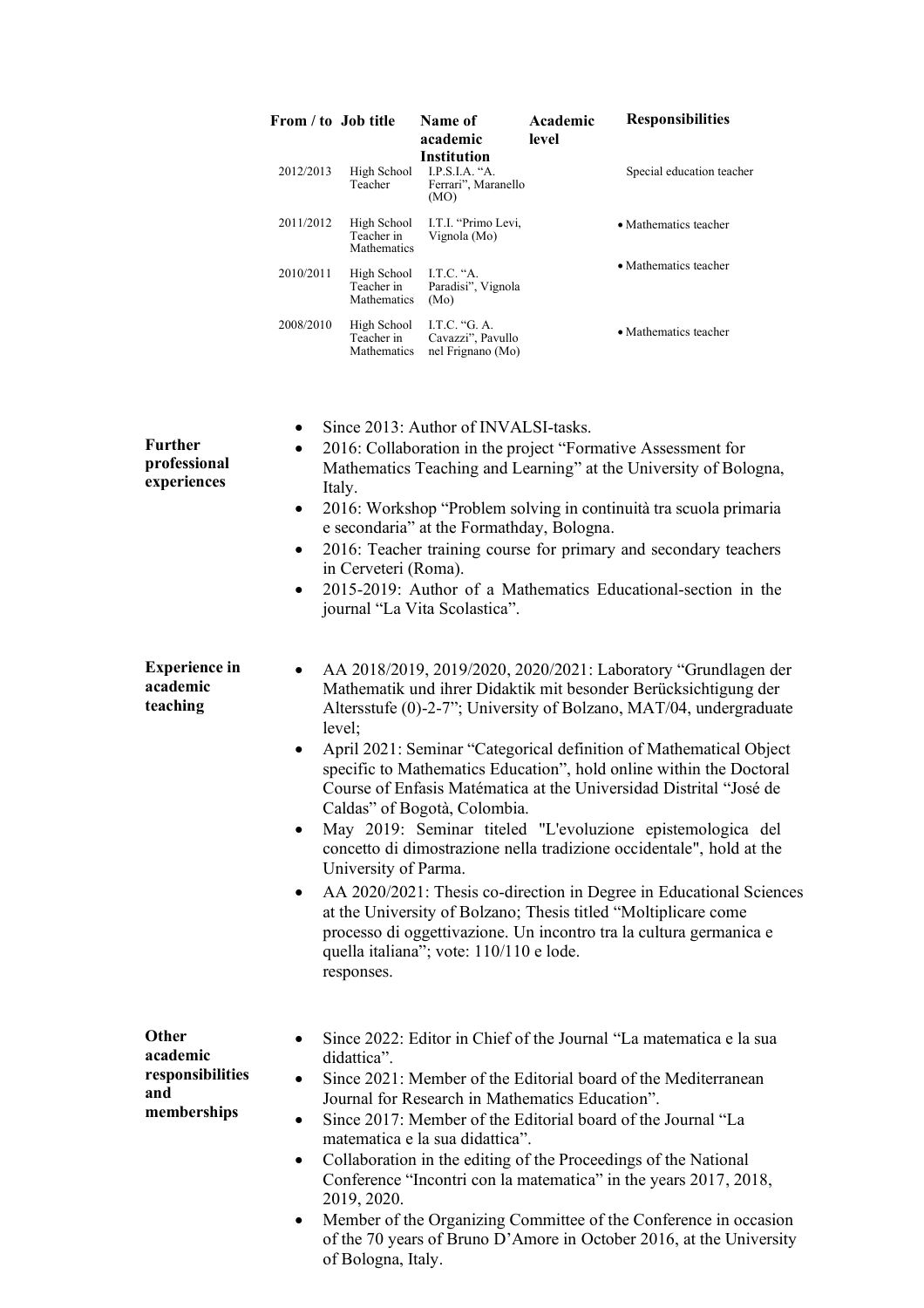- Since 2013 member of the NRD research group of the University of Bologna (since 2009 member of the RSDDM Group of the same University).
- Since 2017 member of the GL08 of the INVALSI-task team of Mathematics (since 2013 task author for INVALSI).

## **Publications** *Books authored*

- 01. Asenova, M. (2021). *Definizione categoriale di oggetto matematico in Didattica della matematica*. Bologna: Pitagora. (Doctoral Thesis)
- 02. *D'Amore, B*., Asenova M., Del Zozzo, A., Fandiño Pinilla, M.I., Iori M., & Santi, G. (2021). *I numeri: Matematica, storia, giochi e curiosità, per una didattica corretta ed efficace*. Bologna: Pitagora.

## *Chapter in book*

03. Asenova, M., Fandiño Pinilla, M. I. & Monaco, A. Il Curricolo Verticale di matematica. In: Cerini, G., Loiero, S. & Spinosi, M. (Eds.) (2012). *Indicazioni per il curricolo 2012*. Napoli: Tecnodid.

## *Conference papers*

- 04. Asenova, M. (2021). Oggetti matematici in Didattica della matematica. In B. D'Amore (Ed.), *Atti del XXXV Convegno nazionale "Incontri con la matematica", Castel San Pietro Terme (BO)* (pp. 211-212). Bologna: Pitagora.
- 05. Asenova, M., & Marazzani, I. (2020). Discussioni fra alunni della scuola primaria sul concetto di altezza di un poligono. In B. D'Amore & S. Sbaragli (Eds.), *Atti del XXXIV Convegno nazionale "Incontri con la matematica", Castel San Pietro Terme (BO)* (pp. 43-44). Bologna: Pitagora.
- 06. \*Asenova, M. (2019). Epistemological obstacles in the evolution of the concept of proof in the path of ancient Greek tradition. In U. T. Jankvist, M. Van den Heuvel-Panhuizen, M., & M. Veldhuis (Eds.), *Proceedings of CERME11, February 6 - 10, 2019*. Utrecht, the Netherlands: Utrecht University and ERME, Freudenthal Group & Freudenthal Institute. Available at: http://www.mathematik.unidortmund.de/~prediger/ERME/CERME11\_Proceedings\_2019.pdf
- 07. Asenova, M. & Polidoro, S. (2018). L'equazione di Laplace: Una prospettiva storico-epistemologica. *Atti del XXXII Convegno nazionale "Incontri con la matematica", Castel San Pietro Terme (BO)* (pp. 139- 140). Bologna: Pitagora.
- 08. Asenova, M. (2016). Ragionamento deduttivo e modello deduttivo nyaya. In: Iori M. (Ed.). *La matematica e la sua Didattica. Mathematics and Mathematics Education*. Proceedings of the International Conference in occasion of the 70 years of Bruno D'Amore, Bologna, October 8, 2017 (pp. 61-65). Bologna: Pitagora.
- 09. Asenova, M. (2015). Aspetti sintattici e semantici delle costruzioni geometriche alla scuola primaria. In: D'Amore B., Sbaragli S. (Eds.). *La didattica della matematica disciplina per l'apprendimento*. Atti del Convegno "Incontri con la matematica", n. 29, Castel San Pietro Terme (BO). (pp. 99-100. Bologna: Pitagora.
- 10. Asenova, M. & Bolondi, G. (2015). A hermeneutic approach in mathematics education: the case of probability. In: Barbin, E., Jankvist, U.T. & Kjeldsen, T.H. (Eds.). *History and Epistemology in Mthematics Education*. Proceedings of the Seventh European Summer University, Copenhagen, Denmark, 14-18 July 2015. Copenhagen: Danish school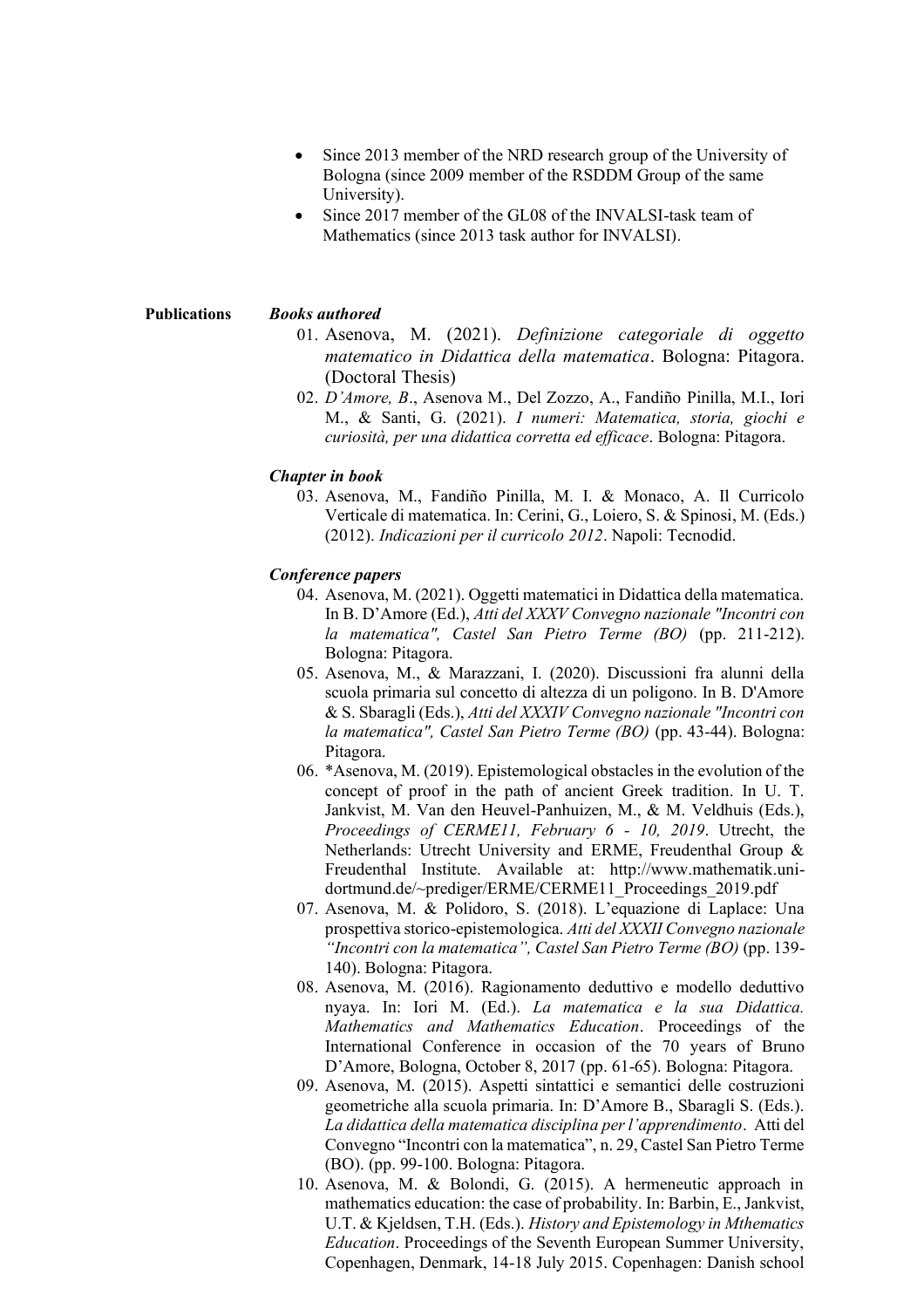of education, Aarhus University. Available at: https://conferences.au.dk/fileadmin/conferences/ESU-7/ESU7\_eversion-red.pdf.

- 11. Asenova, M. (2013). Il ruolo delle rappresentazioni visive nell'apprendimento della matematica. In: D'Amore, B. & Sbaragli, S. (Eds.). *La didattica della matematica come chiave di lettura delle situazioni d'aula*. Atti del Convegno "Incontri con la matematica", n. 27, Castel San Pietro Terme (BO) (pp. 141-142). Bologna: Pitagora.
- 12. Asenova, M. (2011). Linguaggio e didattica della matematica: una parafrasi algebrica e le sue implicazioni didattiche. In: D'Amore, B. & Sbaragli, S. (Eds.). *Un quarto di secolo al servizio della didattica della matematica*. Atti del Convegno "Incontri con la matematica", n. 25, Castel San Pietro Terme (BO) (pp.143-144). Bologna: Pitagora.

# *Journal articles in refereed academic journals*

- 13. Asenova, M., D'Amore, B., Fandiño Pinilla, M. I., Iori, M., & Santi, G. (2020). Parole sconosciute non matematicamente rilevanti: influenzano davvero la risoluzione di un problema? *La matematica e la sua didattica, 28*(2), 191-253.
- 14. Asenova, M., D'Amore, B., Fandiño Pinilla, M. I., Iori, M., & Santi, G. (2020). Análisis de algunos aspectos de la teoría de la objetivación. *RECME-Revista Colombiana de Matemática Educativa, 5*(2), 33-50.
- 15. Asenova M., D'Amore B., Fandiño Pinilla, M.I., Iori M. e Santi G. (2020). La teoria dell'oggettivazione e la teoria delle situazioni didattiche: Un esempio di confronto tra teorie in didattica della matematica. *La matematica e la sua didattica, 28*(1), 7-61.
- 16. Asenova, M. (2018). Vedere geometricamente: La percezione non iconica alla scuola primaria. *La matematica e la sua didattica, 26*(2), 173-210.
- 17. Asenova, M. & Polidoro, S. (2018). L'equazione di Laplace: Una riflessione storico-epistemologica. *La matematica e la sua didattica, 26*(2), 153-171.

## *Journal articles in professional journals*

18. Asenova, M. (2020). La filosofia della matematica elimini tutti i dogmi. Intervista a Fernando Zalamea. *Prisma, 22*(9), 62–65. (Interview with Fernando Zalamea).

## *Other Publications in Mathematics Education*

- 19. Asenova, M. (2012). *Avanti tutta! (cl.2). Libro - quaderno di matematica per le scuole secondarie di primo grado*. Firenze: Giunti T.V.P.
- 20. Asenova, M. (2012). *Avanti tutta! (cl.1). Libro - quaderno di matematica per le scuole secondarie di primo grado*. Firenze: Giunti T.V.P.
- 21. Asenova, M. (2011). Prodotti notevoli e scomposizioni. Una parafrasi algebrica e le sue implicazoni didattiche. In: Sbaragli, S. (Ed.). *Buone pratiche d'aula in Matematica. Percorsi didattici in continuità tra scuola dell'infanzia e secondaria di secondo grado* (pp. 181-188). Bologna: Pitagora.
- 22. Asenova, M., Foresti, I., Grassi, G., Iori, M., Sangiorgi, M. C. & Sbaragli, S. (2011). *Prove nazionali di matematica: prepariamoci alle prove INVALSI. Test per la classe terza della scuola secondaria di primo grado*. Firenze: Giunti Scuola.

#### *Book reviews*

23. Lolli, G. (2018). Matematica come narrazione: Raccontare la matematica. Bologna: il Mulino. Bologna: il Mulino. [Review published in *La matematica e la sua didattica, 26*(2), 311-316. (with Bruno D'Amore)]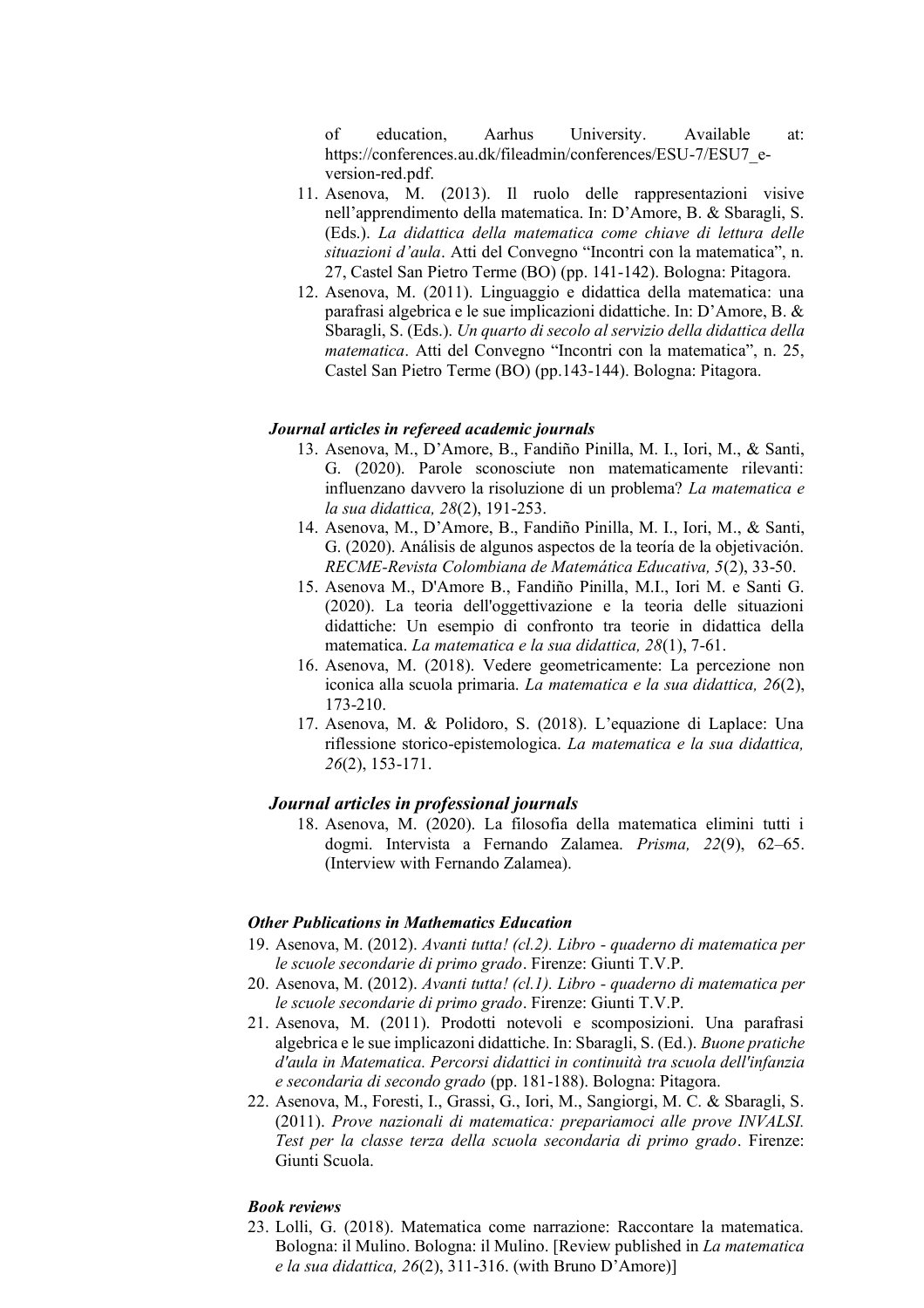- 24. Raymond Duval (2017). *Understanding the mathematical way of thinking: The registers of semiotic representations.* Prefazione di Bruno D'Amore. Cham: Springer International Publishing. [Review published in *La matematica e la sua didattica, 26*(1), 120-124.]
- 25. Bruno Jannamorelli (2017). *Strumenti di calcolo ingenui … ma ingegnosi e multiculturali*. Bologna: Pitagora. *La matematica e la sua didattica, 26*(1), 116-117. [Review published in *La matematica e la sua didattica, 26*(1), 116- 117.]

## *Presentations at scientific conferences*

**Further data**

- November 2021: invited speaker at the National Conference "Incontri con la matematica", Castel San Pietro Terme (BO), seminar titeled "Oggetti matematici in Didattica della matematica".
- November 2020: invited spekaer at the National Conference "Incontri con la matematica", Castel San Pietro Terme (BO), seminar titeled "Discussioni fra alunni della scuola primaria sul concetto di altezza di un poligono".
- 2020: Contribution accepted as short communication at ICME 14, Shanghai, China, titeled "An example of student's hidden epistemology within an nacient indian logic (nyaya) (posposed at 2021).
- October, 2019, Seminar titeled "Costruzioni geometriche in un approccio dimostrativo alla scuola primaria", at the Conference GIMat 2019, October 18-19, 2019, University of Palermo.
- September 2019: Short communication titeled "Strumenti matematici e concettuali per l'analisi della continuità / discontinuità tra argomentazione e dimostrazione" at the XXI UMI Congress, September, 2-7, 2019, University of Pavia.
- May 2019: Seminar titeled "L'evoluzione epistemologica del concetto di dimostrazione nella tradizione occidentale", hold at the University of Parma.
- April 2019: Invited seaker at the International Workshop on "Habermas' Elaboration on Rationality and Mathematics Education", April 9-11, 2019, Department of Mathematics of the University of Genoa; Seminar titeled "Some reflections on the concepts of Zurechnungsfähigkeit (accountability) and objective world in Habermas and their interpretation in reference to Mathematics and Mathematics Education".
- February 2019: Speaker at *CERME11*, February 6 10, 2019. Utrecht, the Netherlands; Communication titeled "Epistemological obstacles in the evolution of the concept of proof in the path of ancient Greek tradition".
- November 2018, speaker at the National Conference "Incontri con la matematica", Castel San Pietro Terme (BO), seminar titled "L'equazione di Laplace: Una prospettiva storico-epistemologica" [with Sergio Polidoro].
- March 2018: Invited speaker at the National Conference "La didattica della matematica: dalla ricerca scientifica alla pratica d'aula", Formigine (MO), seminar titled "Esempi di apprendimento strategico e apprendimento comunicativo in matematica nella scuola primaria".
- August 2017: Invited speaker at the Seminar-cylce "Seminarios de la Maestría en Educacón", at the Tunja-University, Colombia, seminar titled "Las construcciones geométricos en el primo ciclo de instrucción. Una interpretación duvaliana".